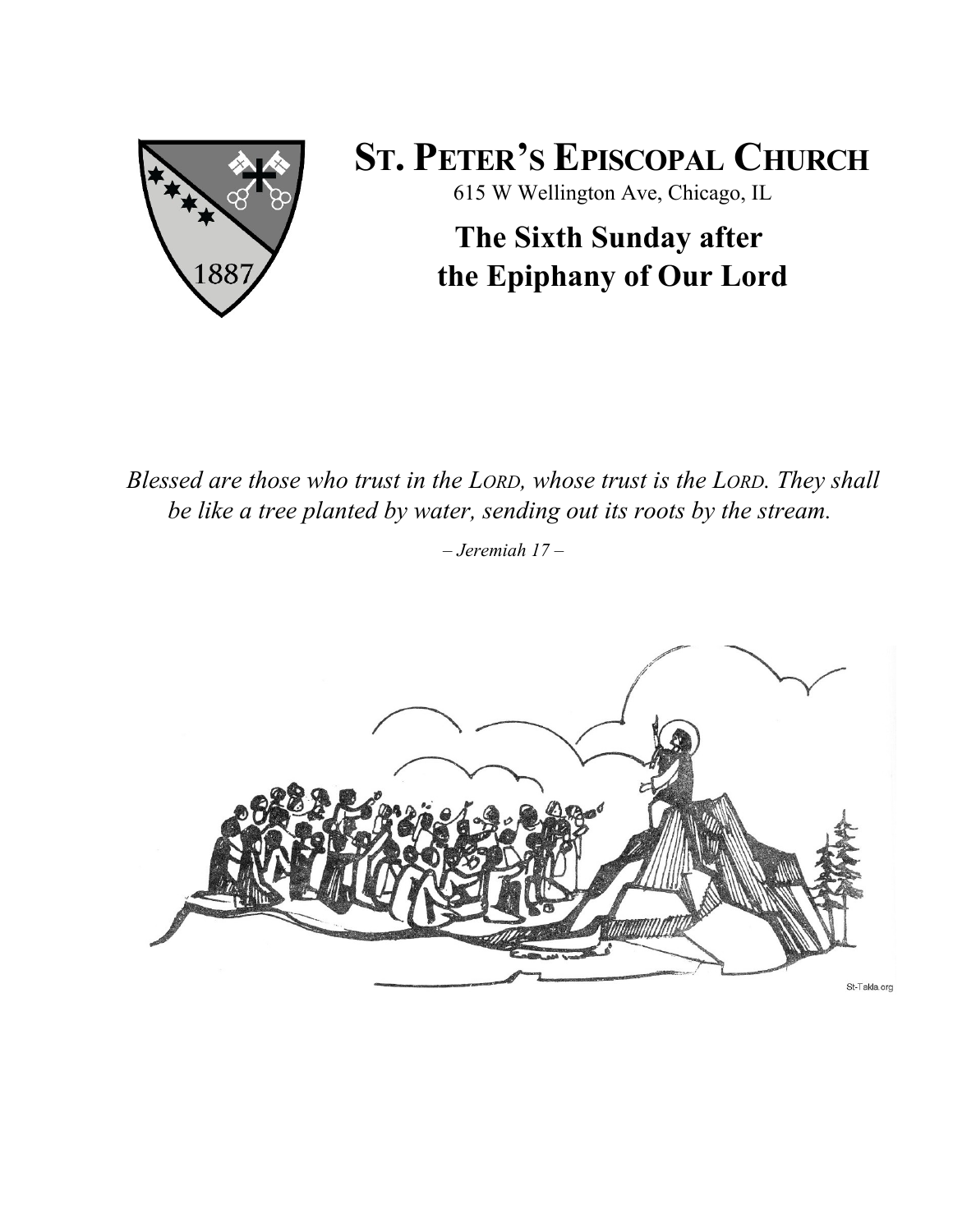#### **Welcome to St. Peter's. We are glad you are here!**

A Blessed Sunday to you! Our arms are wide open to welcome you here today. If you are visiting with us today, please feel free to participate as much or as little as you are comfortable. If you can stay for coffee hour following the service, we look forward to getting to know you! If you can't stay, please fill out a visitor card from one of the ushers. We'd love to get in touch!

At the time of communion, all baptized Christians are welcome to receive. If you do not want to receive communion, but would like a blessing, come forward at the time of communion and place your arms across your chest to indicate your intention. If you have any questions at all, don't hesitate to ask.

Gluten-free bread for communion is available. Just let the minister know when he or she presents the bread to you.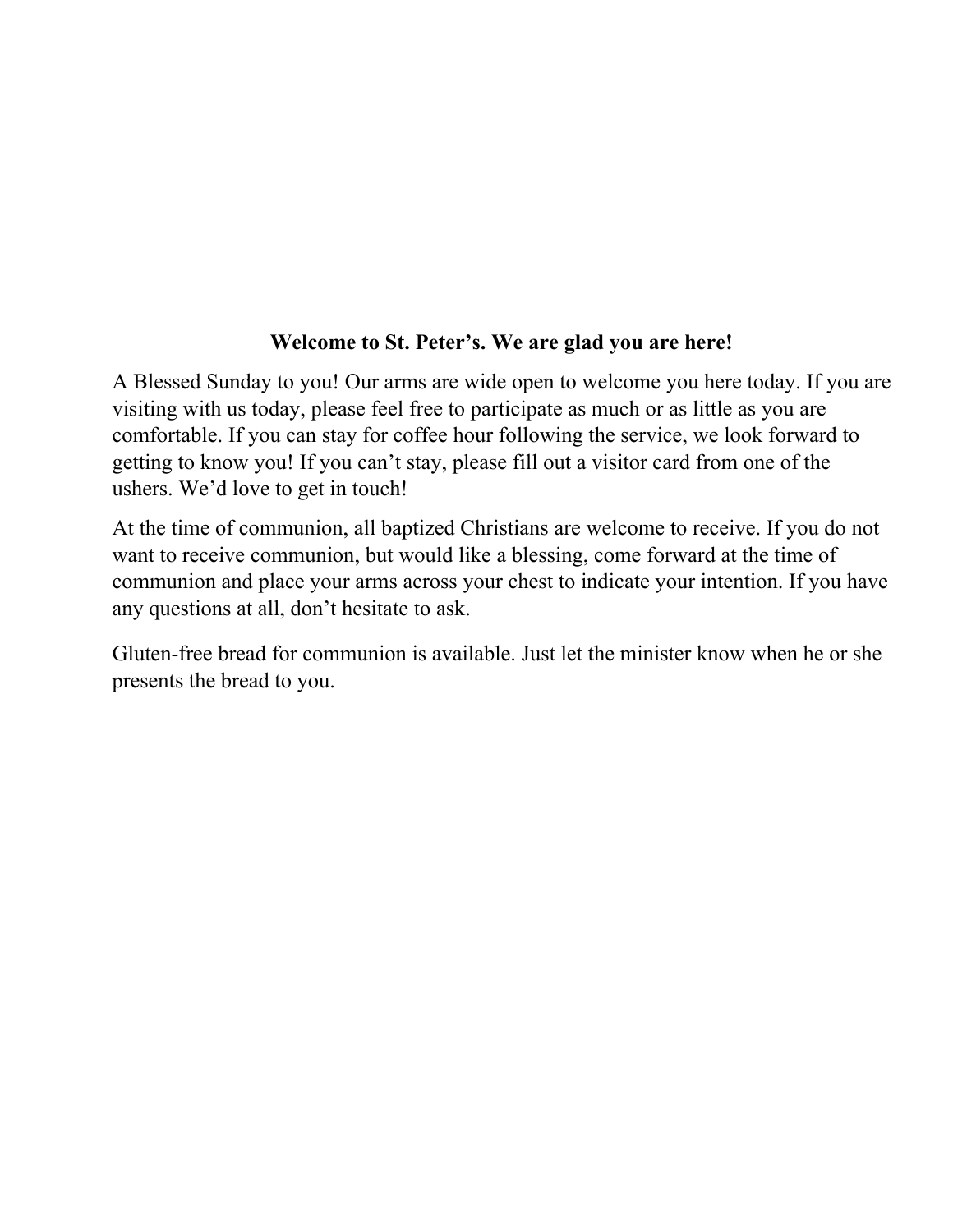# **THE SIXTH SUNDAY AFTER THE EPIPHANY**

**Prelude** *Andante* from *Piano Sonata in C Major K 545* Wolfgang Amadeus Mozart

**Processional Hymn** *"Lord of all being, throned afar"* **Hymn 419**

## **The Word of God**

*The people standing, the Celebrant may say*

*Celebrant* Blessed be God: Father, Son, and Holy Spirit *People* **And blessed be his kingdom, now and for ever. Amen.** 

#### *The Celebrant says*

Almighty God, to you all hearts are open, all desires known, and from you no secrets are hid: Cleanse the thoughts of our hearts by the inspiration of your Holy Spirit, that we may perfectly love you, and worthily magnify your holy Name; through Christ our Lord. *Amen***.**

| <b>Gloria in excelsis</b> | See insert for service music                                                                                                                                                                               | Hymn S 280 |
|---------------------------|------------------------------------------------------------------------------------------------------------------------------------------------------------------------------------------------------------|------------|
|                           | Glory to God in the highest,<br>and peace to his people on earth                                                                                                                                           |            |
|                           | Lord God, heavenly King,<br>almighty God and Father,<br>we worship you, we give you thanks.<br>we praise you for your glory.                                                                               |            |
|                           | Lord Jesus Christ, only Son of the Father,<br>Lord God, Lamb of God,<br>you take away the sin of the world:<br>have mercy on us;<br>you are seated at the right hand of the Father:<br>receive our prayer. |            |
| Jesus Christ,             | For you alone are the Holy One,<br>you alone are the Lord,<br>you alone are the Most High,<br>with the Holy Spirit,<br>in the glory of God the Father. Amen.                                               |            |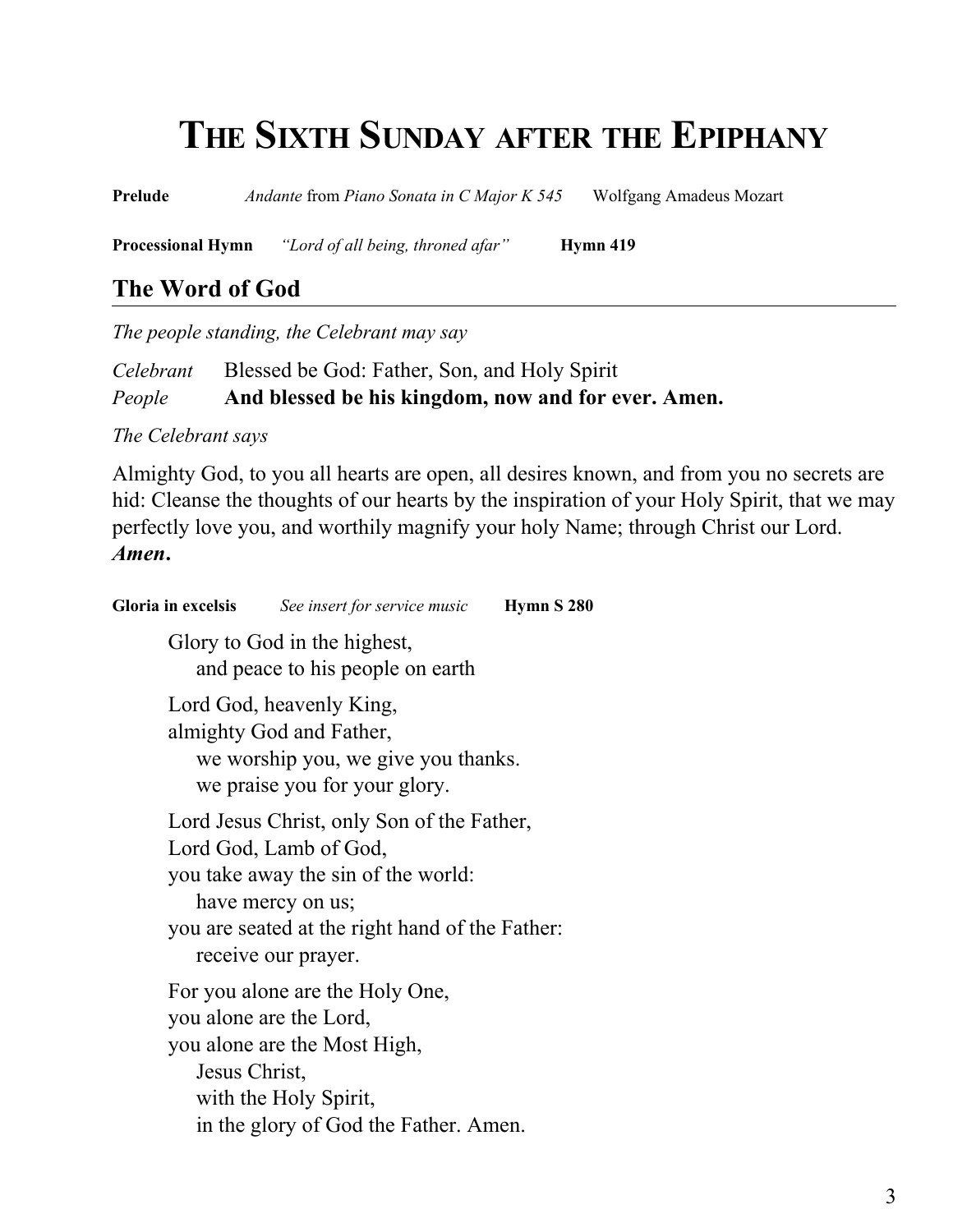#### **The Collect of the Day**

*The Celebrant says to the people*

The Lord be with you. *People* **And also with you.** *Celebrant* Let us pray.

O God, the strength of all who put their trust in you: Mercifully accept our prayers; and because in our weakness we can do nothing good without you, give us the help of your grace, that in keeping your commandments we may please you both in will and deed; through Jesus Christ our Lord, who lives and reigns with you and the Holy Spirit, one God, for ever and ever. **Amen.**

*All are seated for the lessons.*

**First Reading** Jeremiah 17:5-10

Thus says the LORD: Cursed are those who trust in mere mortals and make mere flesh their strength, whose hearts turn away from the LORD. They shall be like a shrub in the desert,

and shall not see when relief comes. They shall live in the parched places of the wilderness,

in an uninhabited salt land. Blessed are those who trust in the LORD, whose trust is the LORD. They shall be like a tree planted by water, sending out its roots by the stream. It shall not fear when heat comes, and its leaves shall stay green; in the year of drought it is not anxious, and it does not cease to bear fruit. The heart is devious above all else; it is perverse — who can understand it? I the LORD test the mind and search the heart, to give to all according to their ways, according to the fruit of their doings.

| Reader | The Word of the Lord     |
|--------|--------------------------|
| People | <b>Thanks be to God.</b> |

**The Psalm** *Read in unison.* Psalm 1

Happy are they who have not walked in the counsel of the wicked, \* nor lingered in the way of sinners, nor sat in the seats of the scornful!

Their delight is in the law of the Lord, \* and they meditate on his law day and night.

They are like trees planted by streams of water, bearing fruit in due season, with leaves that do not wither; \* everything they do shall prosper.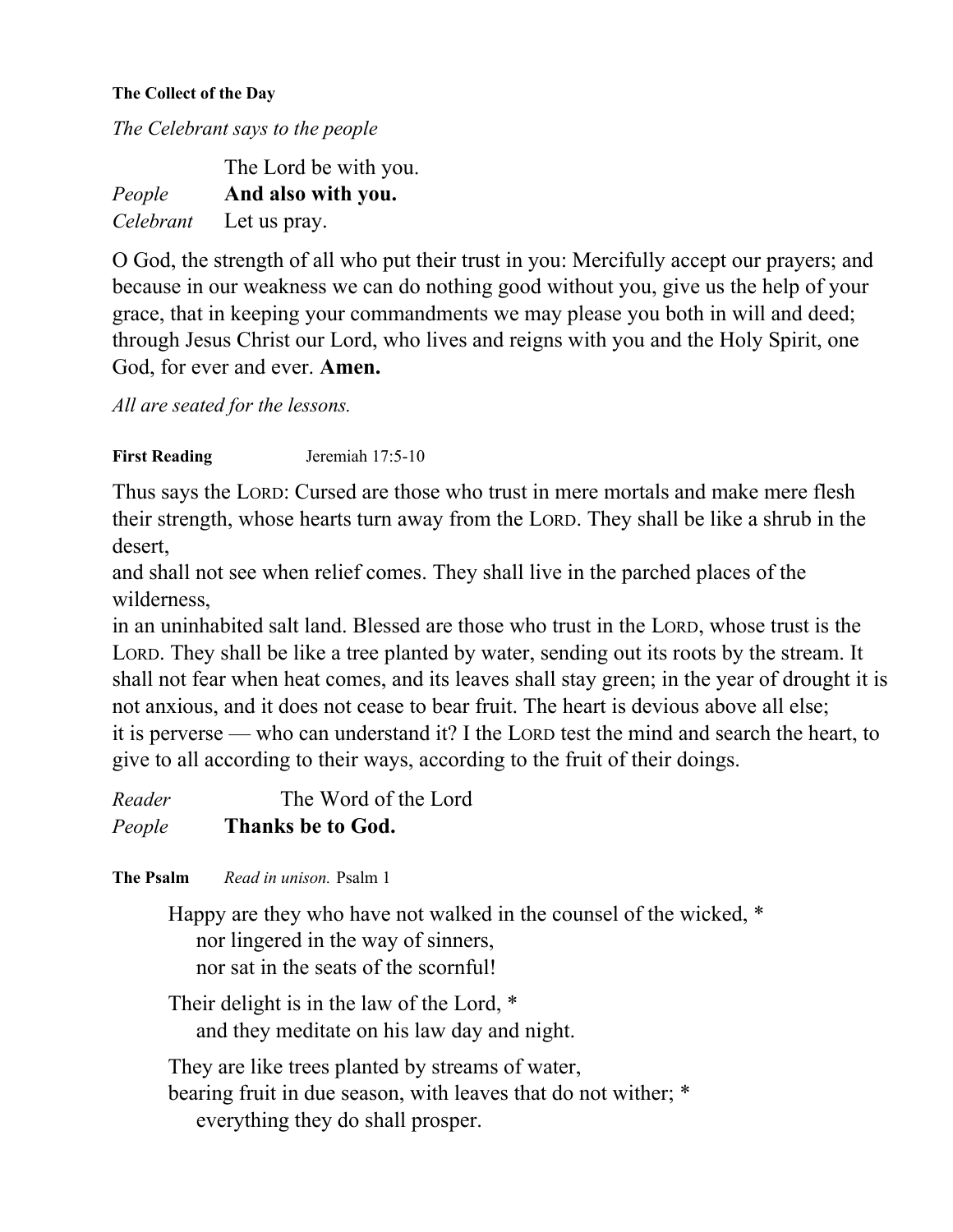It is not so with the wicked; \*

they are like chaff which the wind blows away.

Therefore the wicked shall not stand upright when judgment comes, \* nor the sinner in the council of the righteous.

For the Lord knows the way of the righteous, \* but the way of the wicked is doomed.

#### **The Epistle** 1 Corinthians 15:12-20

Now if Christ is proclaimed as raised from the dead, how can some of you say there is no resurrection of the dead? If there is no resurrection of the dead, then Christ has not been raised; and if Christ has not been raised, then our proclamation has been in vain and your faith has been in vain. We are even found to be misrepresenting God, because we testified of God that he raised Christ—whom he did not raise if it is true that the dead are not raised. For if the dead are not raised, then Christ has not been raised. If Christ has not been raised, your faith is futile and you are still in your sins. Then those also who have died in Christ have perished. If for this life only we have hoped in Christ, we are of all people most to be pitied. But in fact Christ has been raised from the dead, the first fruits of those who have died.

| Reader<br>People  | The Word of the Lord<br><b>Thanks be to God.</b>                  |
|-------------------|-------------------------------------------------------------------|
|                   | <b>Gospel Hymn</b> "Blessed be the God of Israel" <b>Hymn 444</b> |
| <b>The Gospel</b> | Luke $6:17-26$                                                    |
| Deacon            | The Holy Gospel of our Lord Jesus Christ, according to Luke.      |
| People            | Glory to you, Lord Christ.                                        |

Jesus came down with the twelve apostles and stood on a level place, with a great crowd of his disciples and a great multitude of people from all Judea, Jerusalem, and the coast of Tyre and Sidon. They had come to hear him and to be healed of their diseases; and those who were troubled with unclean spirits were cured. And all in the crowd were trying to touch him, for power came out from him and healed all of them.

Then he looked up at his disciples and said:

"Blessed are you who are poor, for yours is the kingdom of God. "Blessed are you who are hungry now, for you will be filled. "Blessed are you who weep now, for you will laugh.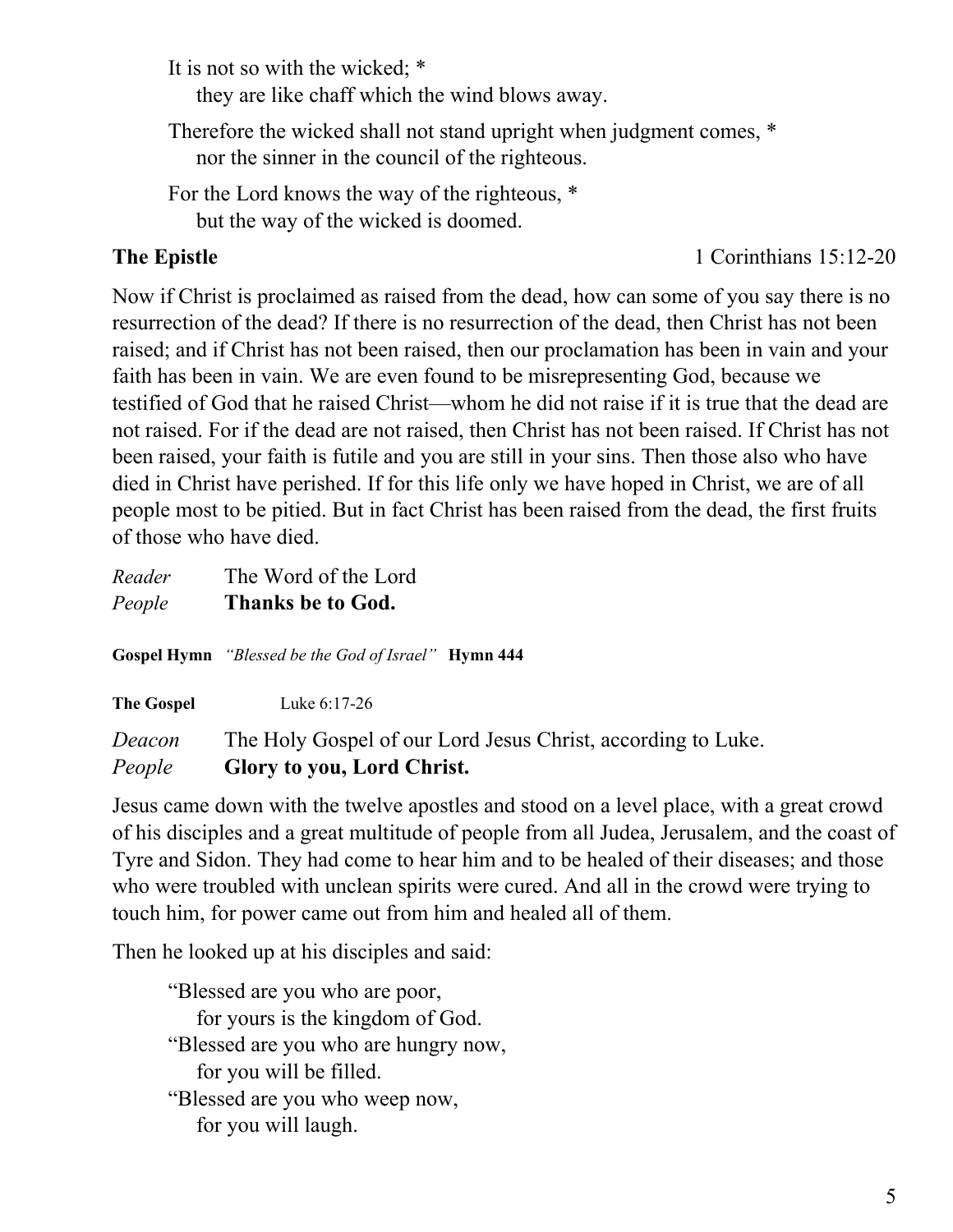"Blessed are you when people hate you, and when they exclude you, revile you, and defame you on account of the Son of Man. Rejoice in that day and leap for joy, for surely your reward is great in heaven; for that is what their ancestors did to the prophets."

"But woe to you who are rich, for you have received your consolation. "Woe to you who are full now, for you will be hungry. "Woe to you who are laughing now, for you will mourn and weep.

"Woe to you when all speak well of you, for that is what their ancestors did to the false prophets."

*Deacon* The Gospel of the Lord. *People* **Praise to you, Lord Christ.**



**Sermon** The Rev. Shane Patrick Gormley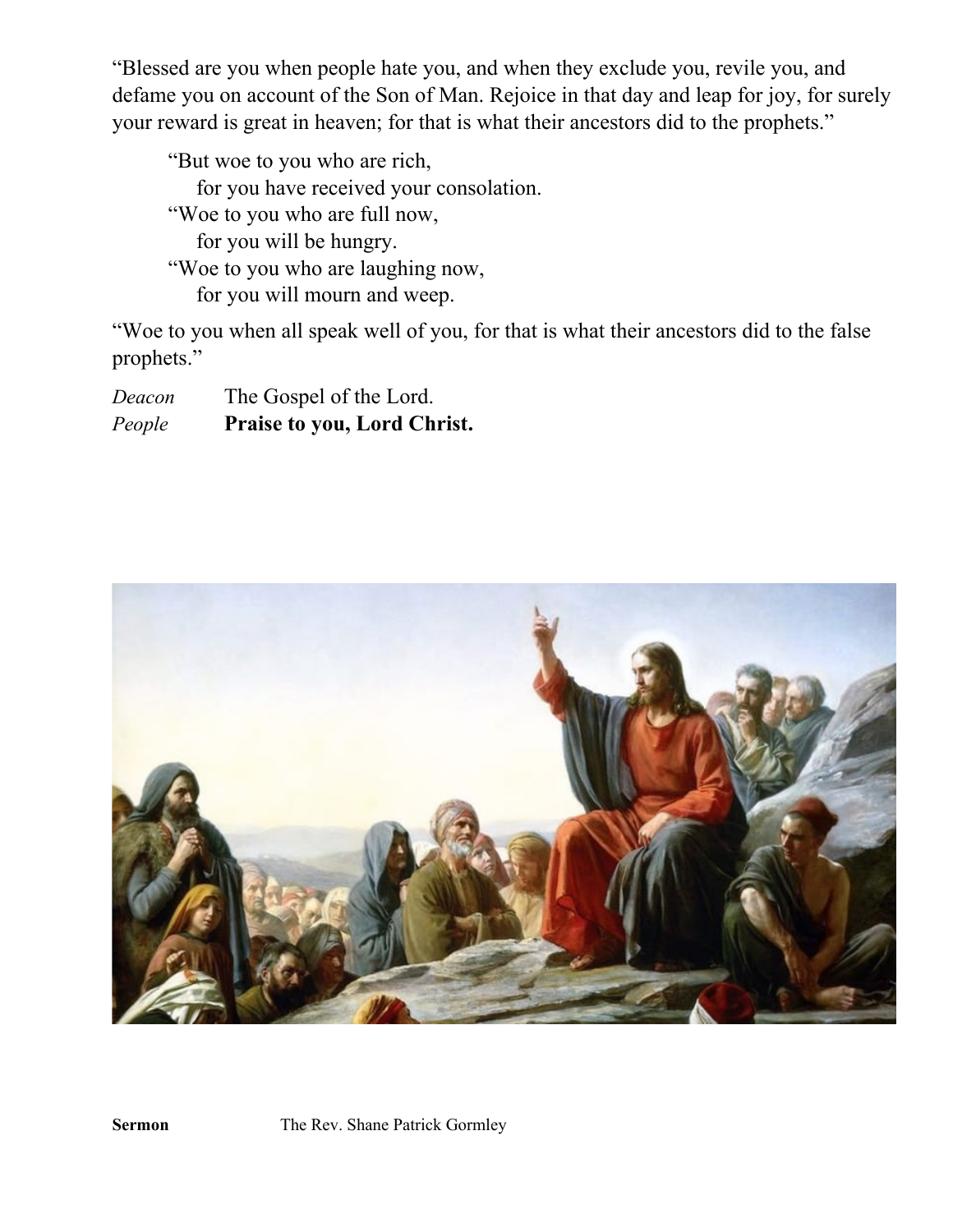We believe in one God, the Father, the Almighty, maker of heaven and earth, of all that is, seen and unseen. We believe in one Lord, Jesus Christ, the only Son of God, eternally begotten of the Father, God from God, Light from Light, true God from true God, begotten, not made, of one Being with the Father. Through him all things were made. For us and for our salvation he came down from heaven: by the power of the Holy Spirit he became incarnate from the Virgin Mary, and was made man. For our sake he was crucified under Pontius Pilate; he suffered death and was buried. On the third day he rose again in accordance with the Scriptures; he ascended into heaven and is seated at the right hand of the Father. He will come again in glory to judge the living and the dead, and his kingdom will have no end. We believe in the Holy Spirit, the Lord, the giver of life, who proceeds from the Father and the Son. With the Father and the Son he is worshiped and glorified. He has spoken through the Prophets. We believe in one holy catholic and apostolic Church. We acknowledge one baptism for the forgiveness of sins. We look for the resurrection of the dead, and the life of the world to come. Amen.

#### **The Prayers of the People Form IV**

*Deacon* Let us pray for the Church and for the world.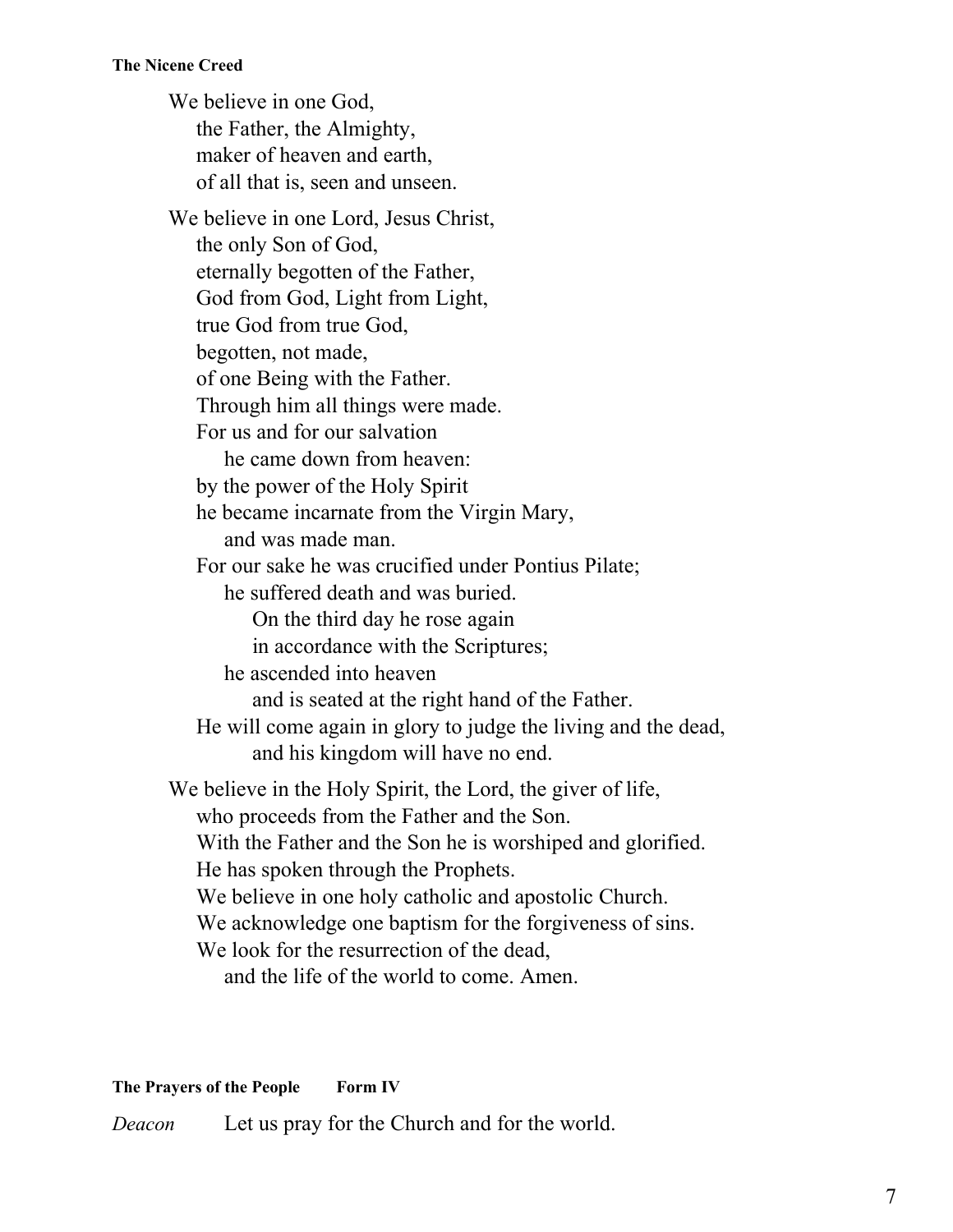*Leader* Grant, Almighty God, that all who confess your Name may be united in your truth, live together in your love, and reveal your glory in the world. We pray for Michael our Presiding Bishop, Jeff our bishop; for Shane, Nancy, and Ellen our clergy; and for Qiana as she continues in discernment for ordination.

*Silence. The people may add their own petitions.*

| Leader | Lord, in your mercy                                                                                                                                                                                                                  |
|--------|--------------------------------------------------------------------------------------------------------------------------------------------------------------------------------------------------------------------------------------|
|        | $\blacksquare$ . The contract of the contract of the contract of the contract of the contract of the contract of the contract of the contract of the contract of the contract of the contract of the contract of the contract of the |

*People* **Hear our prayer.**

*Leader* Guide the people of this land, and of all the nations, in the ways of justice and peace; that we may honor one another and serve the common good. We pray for our national and local elected officials; and we pray for peace in the midst of discord throughout this country.

*Silence. The people may add their own petitions.*

| Leader | Lord, in your mercy                                                                                                                                                                                                                  |
|--------|--------------------------------------------------------------------------------------------------------------------------------------------------------------------------------------------------------------------------------------|
|        | $\blacksquare$ . The contract of the contract of the contract of the contract of the contract of the contract of the contract of the contract of the contract of the contract of the contract of the contract of the contract of the |

*People* **Hear our prayer.**

*Leader* Give us all a reverence for the earth as your own creation, that we may use its resources rightly in the service of others and to your honor and glory. We pray for all those suffering from the ravages of natural disasters.

*Silence. The people may add their own petitions.*

| Leader | Lord, in your mercy |
|--------|---------------------|
| People | Hear our prayer.    |

*Leader* Bless all whose lives are closely linked with ours, and grant that we may serve Christ in them, and love one another as he loves us. We pray for this congregation, for those present and those absent; for peace and strength for Deacon Nancy as she prepares for new ministries in New Hampshire; for Becca and Nate Wicker, and for Hazel Elizabeth Wicker, who was born earlier this month; for Greta Holt as she begins a new job; for Father Shane as he works on his dissertation; and for the future life of Saint Peter's.

*Silence. The people may add their own petitions.*

| Leader | Lord, in your mercy |
|--------|---------------------|
| People | Hear our prayer.    |

*Leader* Comfort and heal all those who suffer in body, mind, or spirit; give them courage and hope in their troubles, and bring them the joy of your salvation. We pray especially for Mary Katherine, Pam, Bruce, Paul, Joyce, the Sexton family, Angel, Mark, Carol, Matthew, Maryanne, Ted, Tara, Joe, Larry, and for any others we now name.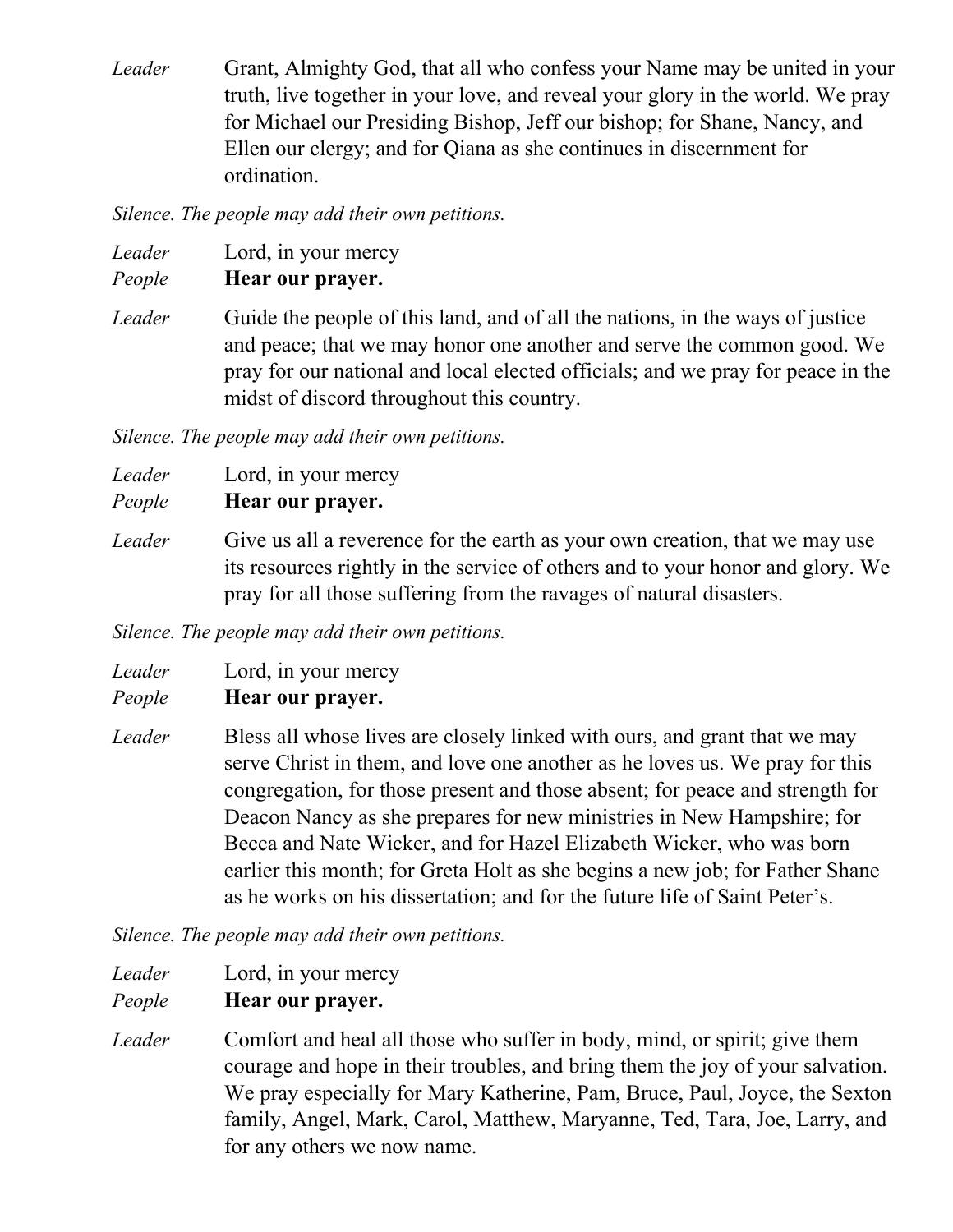*Silence. The people may add their own petitions.*

| Leader | Lord, in your mercy                                                                                                                               |
|--------|---------------------------------------------------------------------------------------------------------------------------------------------------|
| People | Hear our prayer.                                                                                                                                  |
| Leader | We commend to your mercy all who have died, especially Theresa Boi<br>(cousin of Kate Wulle-Dugan), that your will for them may be fulfilled; and |
|        | we pray that we may share with all your saints in your eternal kingdom.                                                                           |

*Silence. The people may add their own petitions.*

| Leader | Lord, in your mercy |
|--------|---------------------|
| People | Hear our prayer.    |

*The Celebrant concludes the prayers with an appropriate Collect.*

#### **The Confession**

*The Deacon says*

Let us confess our sins against God and our neighbor.

#### *Silence is kept.*

#### *Minister and People*

Most merciful God, we confess that we have sinned against you in thought, word, and deed, by what we have done, and by what we have left undone. We have not loved you with our whole heart; we have not loved our neighbors as ourselves. We are truly sorry and we humbly repent. For the sake of your Son Jesus Christ, have mercy on us and forgive us; that we may delight in your will, and walk in your ways, to the glory of your name. Amen.

#### *The Bishop when present, or the Priest, stands and says*

Almighty God have mercy on you, forgive you all your sins through our Lord Jesus Christ, strengthen you in all goodness, and by the power of the Holy Spirit keep you in eternal life. *Amen*.

#### **The Peace**

*All stand. The Celebrant says to the people*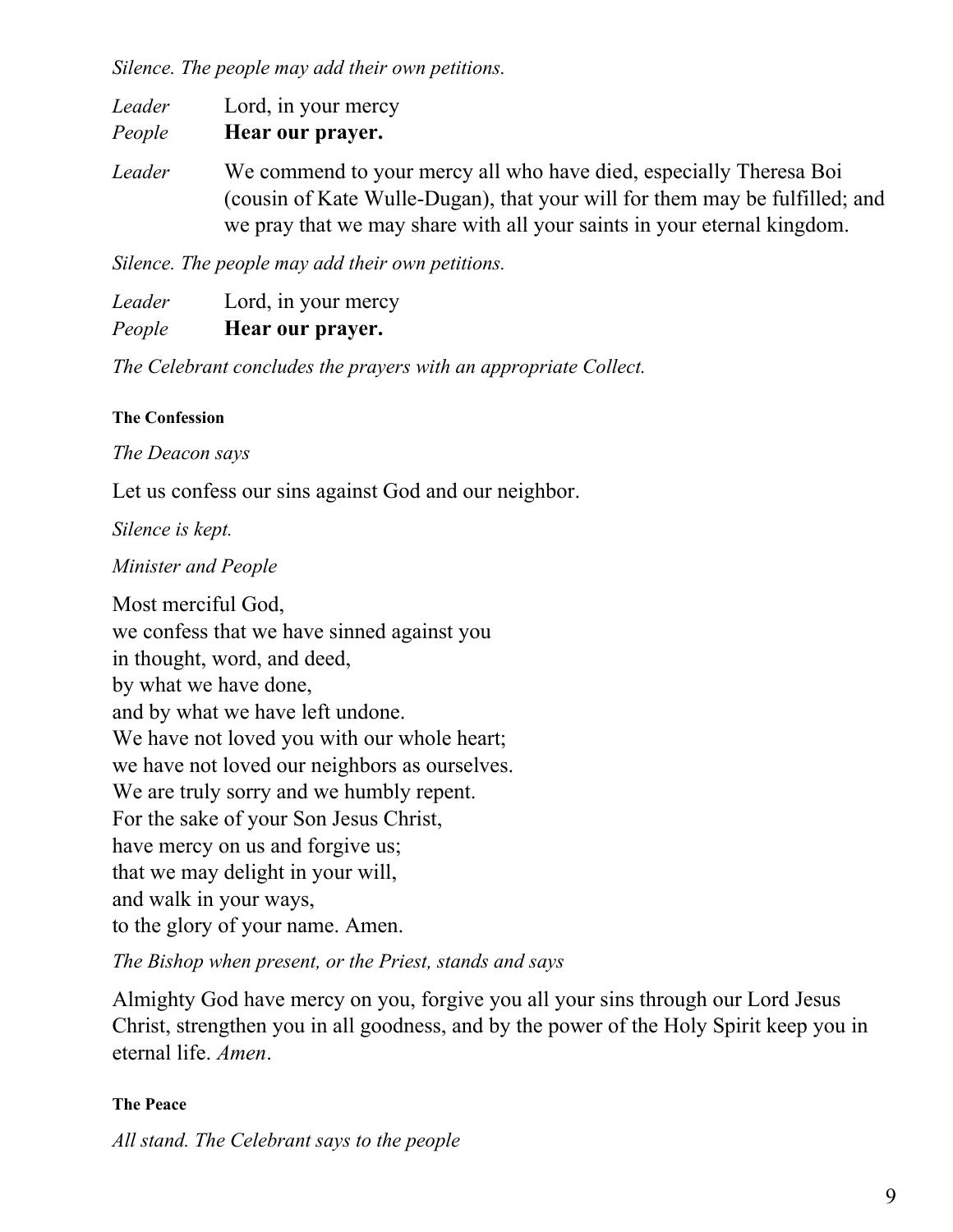# The peace of the Lord be always with you. *People* **And with thy spirit.**

*Then the Ministers and People may greet one another in the name of the Lord.*

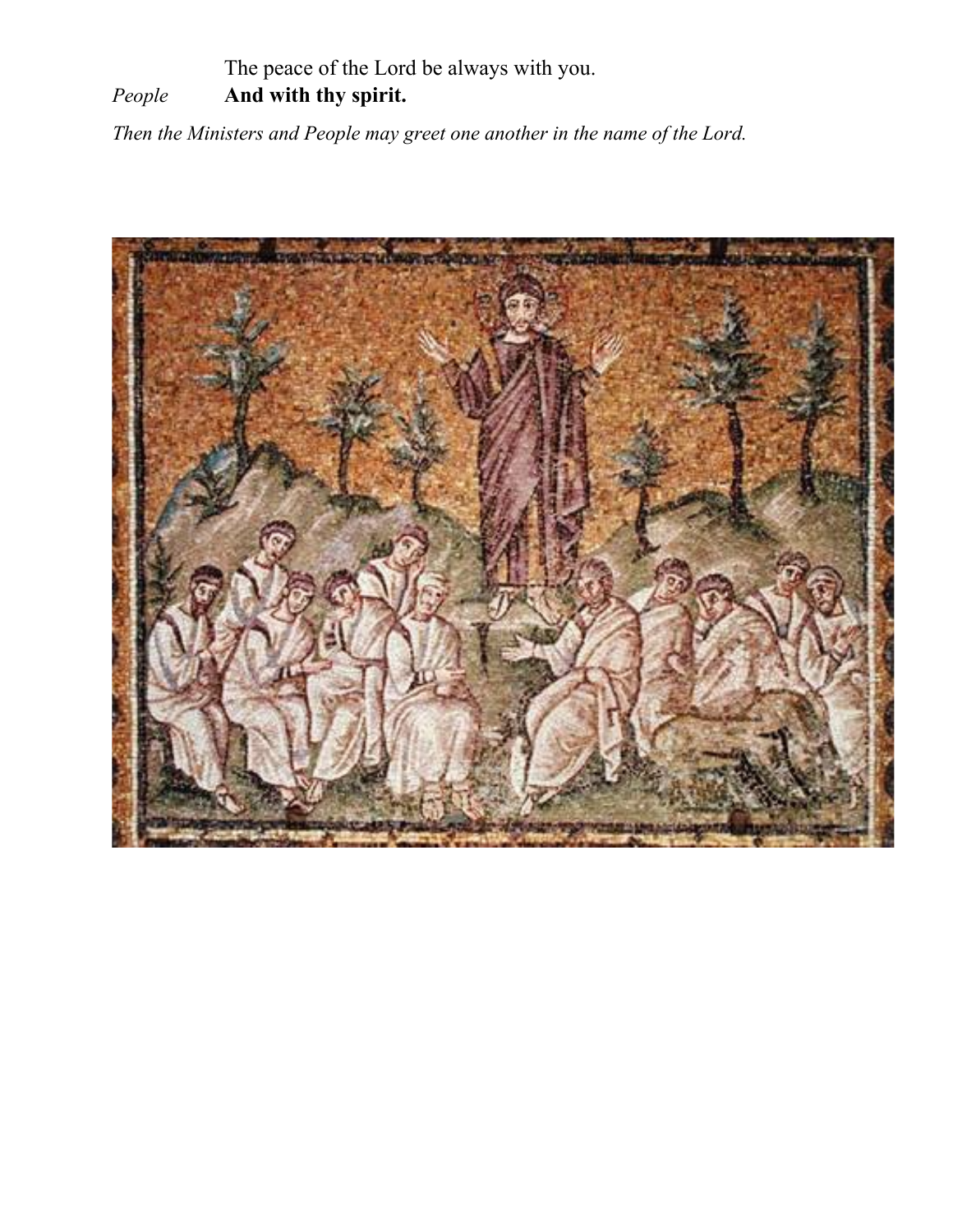# **The Holy Communion**

| <b>Offertory Hymn</b> | "Thine arm, O Lord, in days of old" | <b>Hymn 567</b> |
|-----------------------|-------------------------------------|-----------------|
|                       |                                     |                 |

**The Great Thanksgiving** *Eucharistic Prayer B*

#### **Sursum Corda**

*The people remain standing. The Celebrant faces them and says*

|           | The Lord be with you.                      |
|-----------|--------------------------------------------|
| People    | And also with you.                         |
| Celebrant | Lift up your hearts.                       |
| People    | We lift them up to the Lord.               |
| Celebrant | Let us give thanks to the Lord our God.    |
| People    | It is right to give him thanks and praise. |

#### *The Celebrant proceeds*

It is right and a good and joyful thing, always and everywhere to give thanks to you, Father Almighty, Creator of heaven and earth. Because in the mystery of the Word made flesh, you have caused a new light to shine in our hearts, to give the knowledge of your glory in the face of your Son Jesus Christ our Lord. Therefore we praise you, joining our voices with Angels and Archangels and with all the company of heaven, who for ever sing this hymn to proclaim the glory of your Name:

**Sanctus** *(see insert for service music)* **Hymn S 130**

#### *Celebrant and People*

Holy, holy, holy Lord, God of power and might, heaven and earth are full of your glory. Hosanna in the highest. Blessed is he who comes in the name of the Lord. Hosanna in the highest.

#### *Then the Celebrant continues*

We give thanks to you, O God, for the goodness and love which you have made known to us in creation; in the calling of Israel to be your people; in your Word spoken through the prophets; and above all in the Word made flesh, Jesus, your Son. For in these last days you sent him to be incarnate from the Virgin Mary, to be the Savior and Redeemer of the world. In him, you have delivered us from evil, and made us worthy to stand before you.

In him, you have brought us out of error into truth, out of sin into righteousness, out of death into life.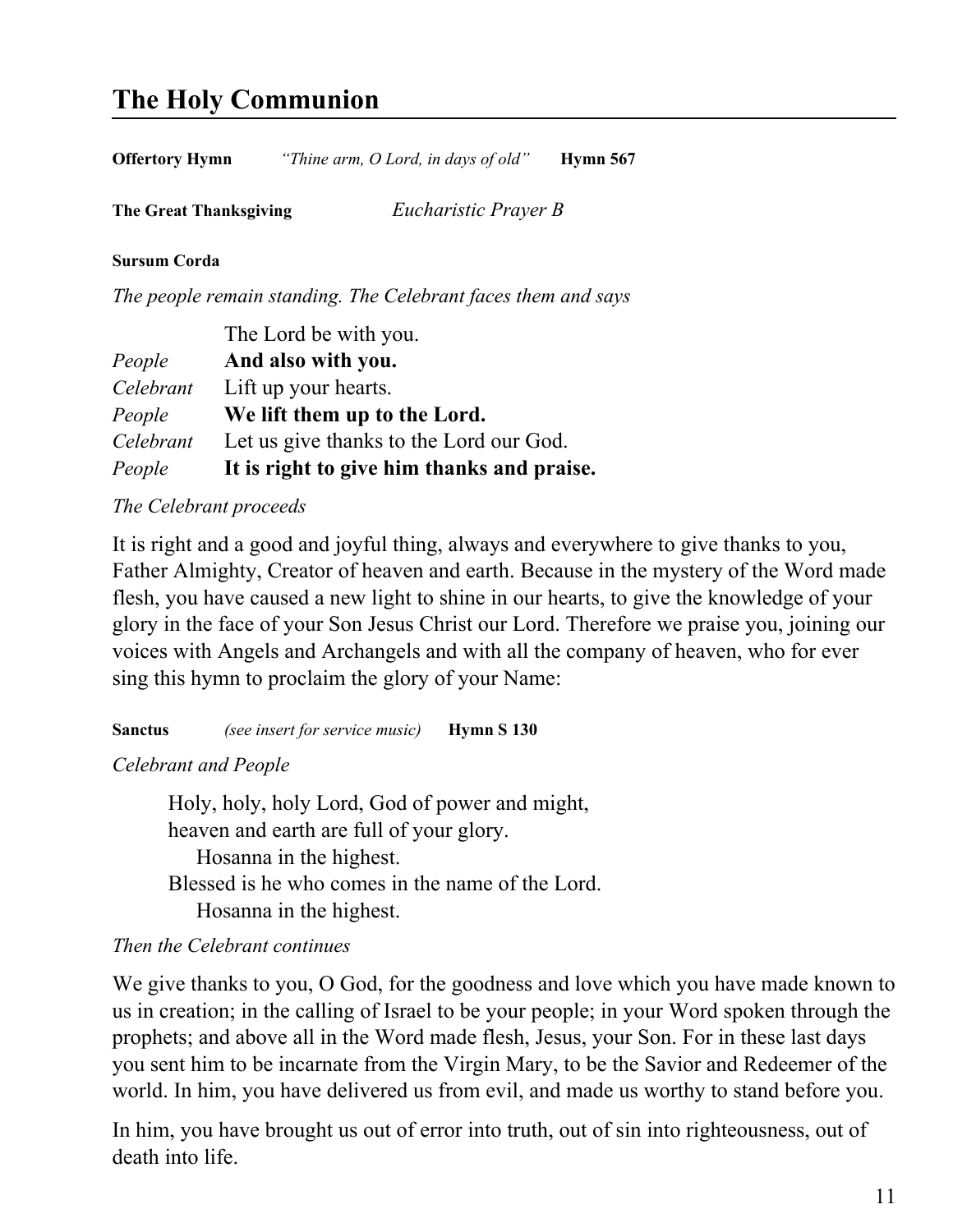On the night before he died for us, our Lord Jesus Christ took bread; and when he had given thanks to you, he broke it, and gave it to his disciples, and said, "Take, eat: This is my Body, which is given for you. Do this for the remembrance of me."

After supper he took the cup of wine; and when he had given thanks, he gave it to them, and said, "Drink this, all of you: This is my Blood of the new Covenant, which is shed for you and for many for the forgiveness of sins. Whenever you drink it, do this for the remembrance of me."

Therefore, according to his command, O Father,

*Celebrant and People*

### **We remember his death, We proclaim his resurrection, We await his coming in glory;**

#### *The Celebrant continues*

And we offer our sacrifice of praise and thanksgiving to you, O Lord of all; presenting to you, from your creation, this bread and this wine.

We pray you, gracious God, to send your Holy Spirit upon these gifts that they may be the Sacrament of the Body of Christ and his Blood of the new Covenant. Unite us to your Son in his sacrifice, that we may be acceptable through him, being sanctified by the Holy Spirit. In the fullness of time, put all things in subjection under your Christ, and bring us to that heavenly country where, with the Ever-Blessed Virgin Mary, Peter the Apostle, and all your saints, we may enter the everlasting heritage of your sons and daughters; through Jesus Christ our Lord, the firstborn of all creation, the head of the Church, and the author of our salvation.

By him, and with him, and in him, in the unity of the Holy Spirit all honor and glory is yours, Almighty Father, now and for ever. *AMEN***.**

And now, as our Savior Christ has taught us, we are bold to say,

## **The Lord's Prayer**

### *People and Celebrant*

Our Father, who art in heaven, hallowed be thy Name, thy kingdom come, thy will be done, on earth as it is in heaven. Give us this day our daily bread. And forgive us our trespasses, as we forgive those who trespass against us.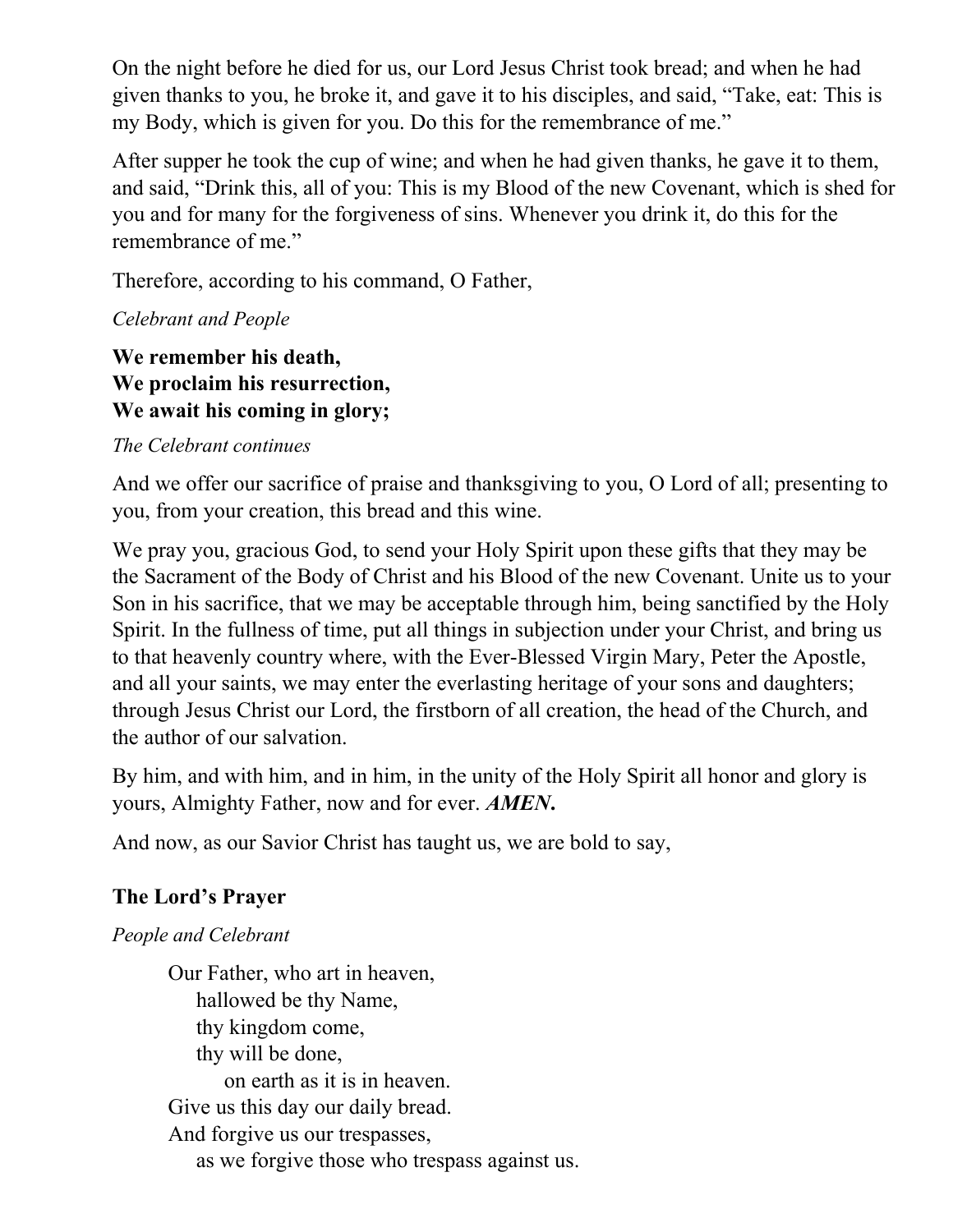And lead us not into temptation, but deliver us from evil. For thine is the kingdom, and the power, and the glory, for ever and ever. Amen.

**The Breaking of the Bread** *See insert for service music* **Hymn S 164**

*The Celebrant breaks the consecrated Bread.*

Jesus, Lamb of God: have mercy on us. Jesus, bearer of our sins: have mercy on us. Jesus, redeemer of the world: give us your peace.

*Facing the people, the Celebrant says the following Invitation*

The Gifts of God for the People of God.

*As the Celebrant consumes the Sacrament in both kinds, a bell is rung, and the people may proceed to the altar rail to receive communion. All baptized Christians are welcome to receive communion.* 

*The Bread and the Cup are given to the communicants with these words*

The Body of Christ, the bread of heaven. [*Amen.*] The Blood of Christ, the cup of salvation. [*Amen.*]

**Communion Interlude** *Solace* **Scott Joplin** 

**Post Communion Prayer**

*After Communion, the Celebrant says*

Let us pray.

#### *Celebrant and People*

Almighty and everlasting God we thank you for feeding us with the spiritual food of the most precious Body and Blood of your Son our Savior Jesus Christ; and for assuring us in these holy mysteries that we are living members of the Body of your Son, and heirs of your eternal kingdom. And now, Father, send us out to do the work you have given us to do, to love and serve you as faithful witnesses of Christ our Lord. To him, to you, and to the Holy Spirit, be honor and glory, now and for ever. *Amen*.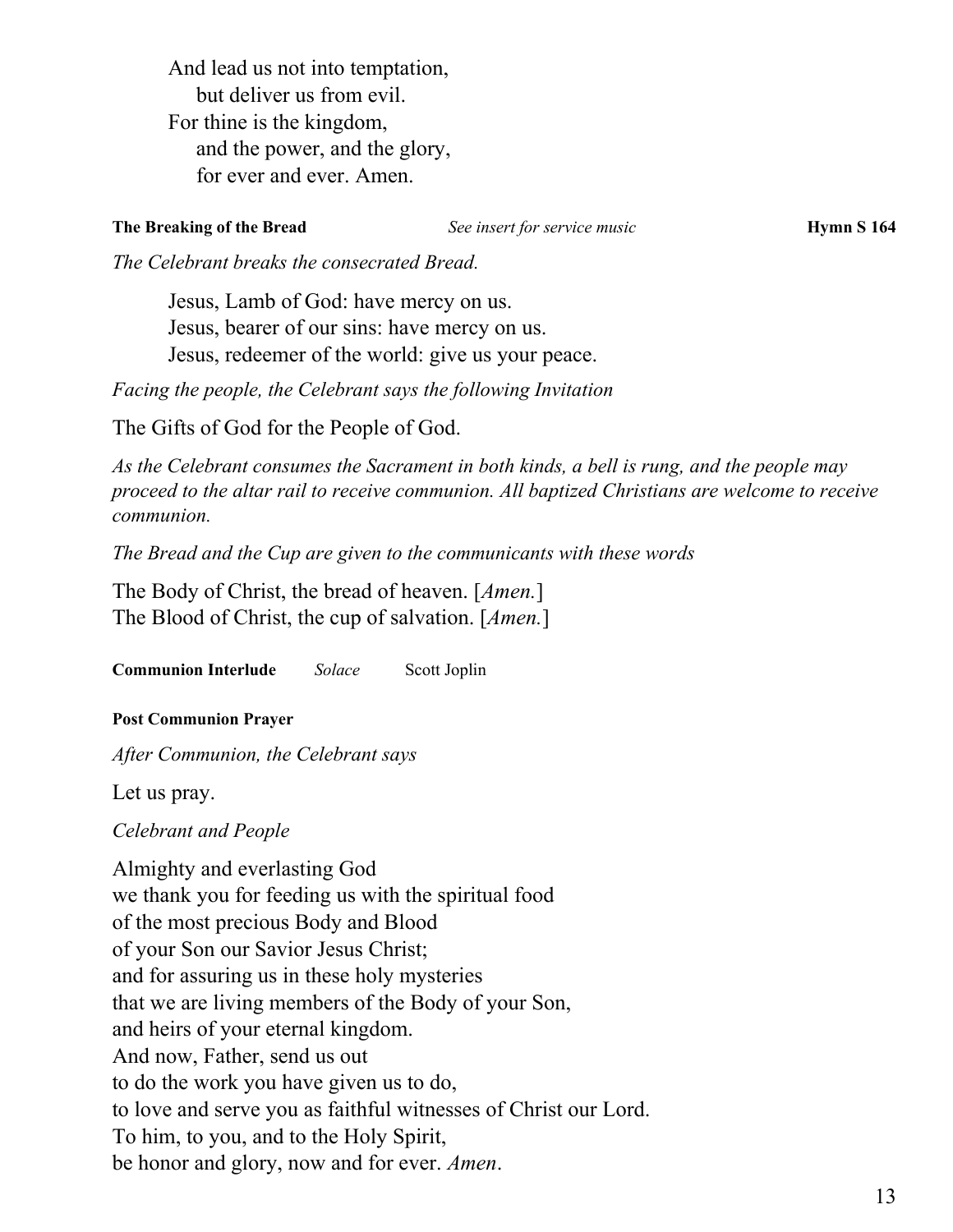#### **The Blessing**

*The Celebrant blesses the people*

**Recessional Hymn** *"Christ for the world we sing!"* **Hymn 537**

#### **The Dismissal**

| Deacon | Go in peace to love and serve the Lord. |
|--------|-----------------------------------------|
| People | Thanks be to God.                       |

Postlude *Stand Up, Stand Up for Jesus!* George Webb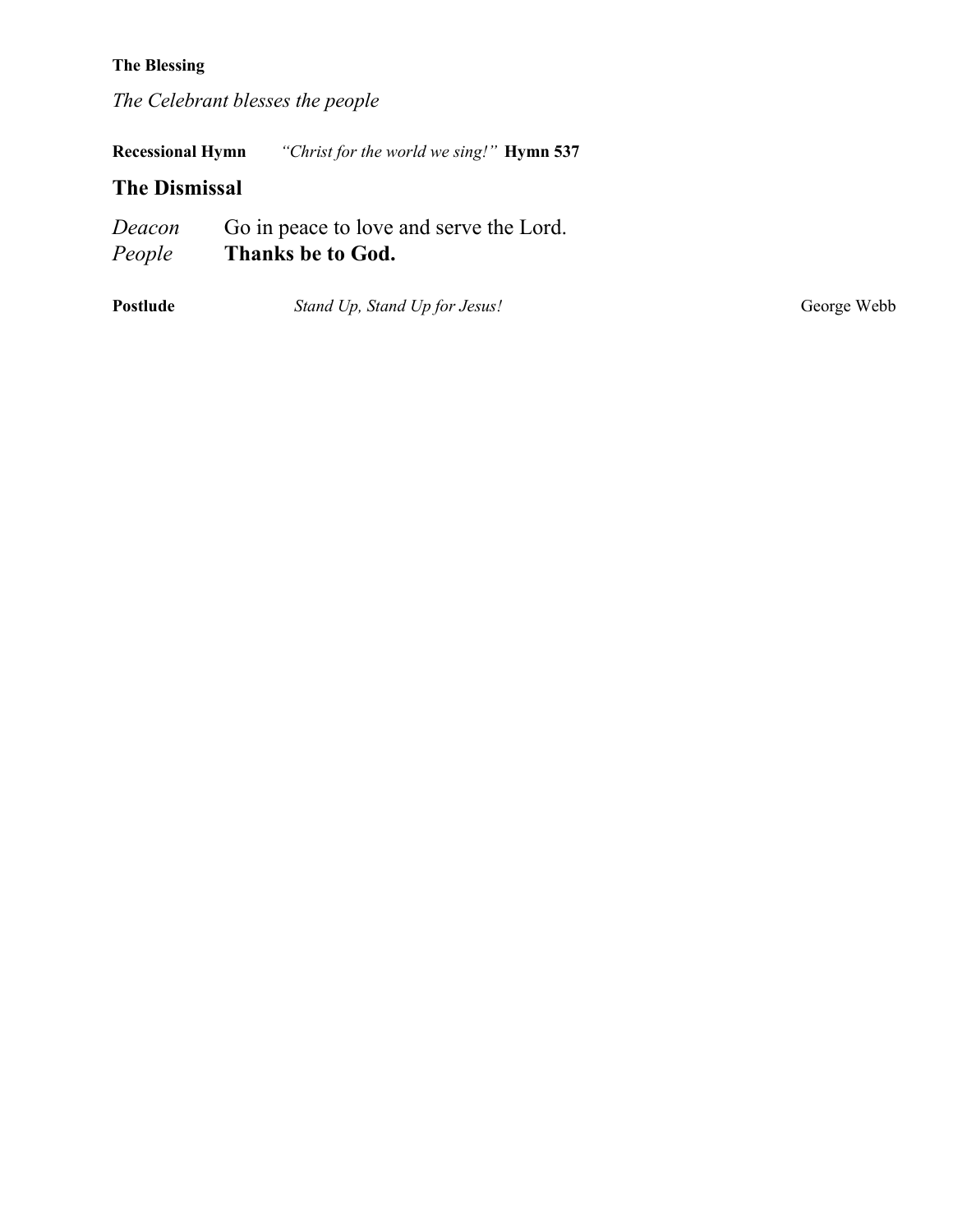# **Upcoming Holy Days and Events at St. Peter's**

| February 18 (Mon.)  | Pray for St. Peter's                                                                         |
|---------------------|----------------------------------------------------------------------------------------------|
|                     | Evening Prayer at 6:45-7:15 pm                                                               |
| February 19 (Tues.) | Parish Dinner                                                                                |
|                     | 6:30 pm. Join us for fellowship and discussion; dinner provided!                             |
| February 23 (Sat.)  | <b>Volunteer Work Morning</b>                                                                |
|                     | Sign- up sheet available during coffee hour, or contact Betsy Lent.                          |
| February 24 (Sun.)  | Night Ministry Crib Dinner                                                                   |
|                     | Contact Jordan Rutledge ( <i>jordanlrutledge@gmail.com</i> ) for more<br><i>information.</i> |
| February 25 (Mon.)  | Pray for St. Peter's                                                                         |
|                     | Evening Prayer at 6:45-7:15 pm                                                               |
| March $3$ (Sun.)    | Deacon Nancy's Last Sunday                                                                   |
|                     | Celebratory coffee hour to follow.                                                           |
| March 5 (Tues.)     | <b>Shrove Tuesday Pancake Dinner</b>                                                         |
|                     | 6:00 pm at Stella's; RSVP to Tom Stabnicki tomstabnicki@yahoo.com.                           |
| March 6 (Wed.)      | Ash Wednesday                                                                                |
|                     | 7:00 pm Holy Eucharist with Imposition of Ashes                                              |

### *February Parish Dinner*

Join us for dinner (provided!) and a discussion of the final chapter of Rowan Williams's book *Being Christian* on "Prayer." Prayer is an essential part of the Christian life—it's what maintains and propels our relationship with God. We pray with confidence that we are heard as Jesus himself promises us. Join us for a beautiful conversation about what part prayer plays in our everyday lives and relationships.

#### *Lenten Programing*

It's hard to believe that Lent is almost upon us! During the month of Lent, we will be reading the next book in our series, Rowan Williams's *Being Disciples*, taking us beyond the fundamentals of our faith and teaching us in more ways how we *live them out* as *disciples of Christ*. If you would like a copy of the book (\$8.00, scholarships available), please let Father Shane know as soon as possible. During Lent, we will offer a weekly program on Wednesday evenings with Evening Prayer and a Soup-Sandwich dinner. Stay tuned for more details!